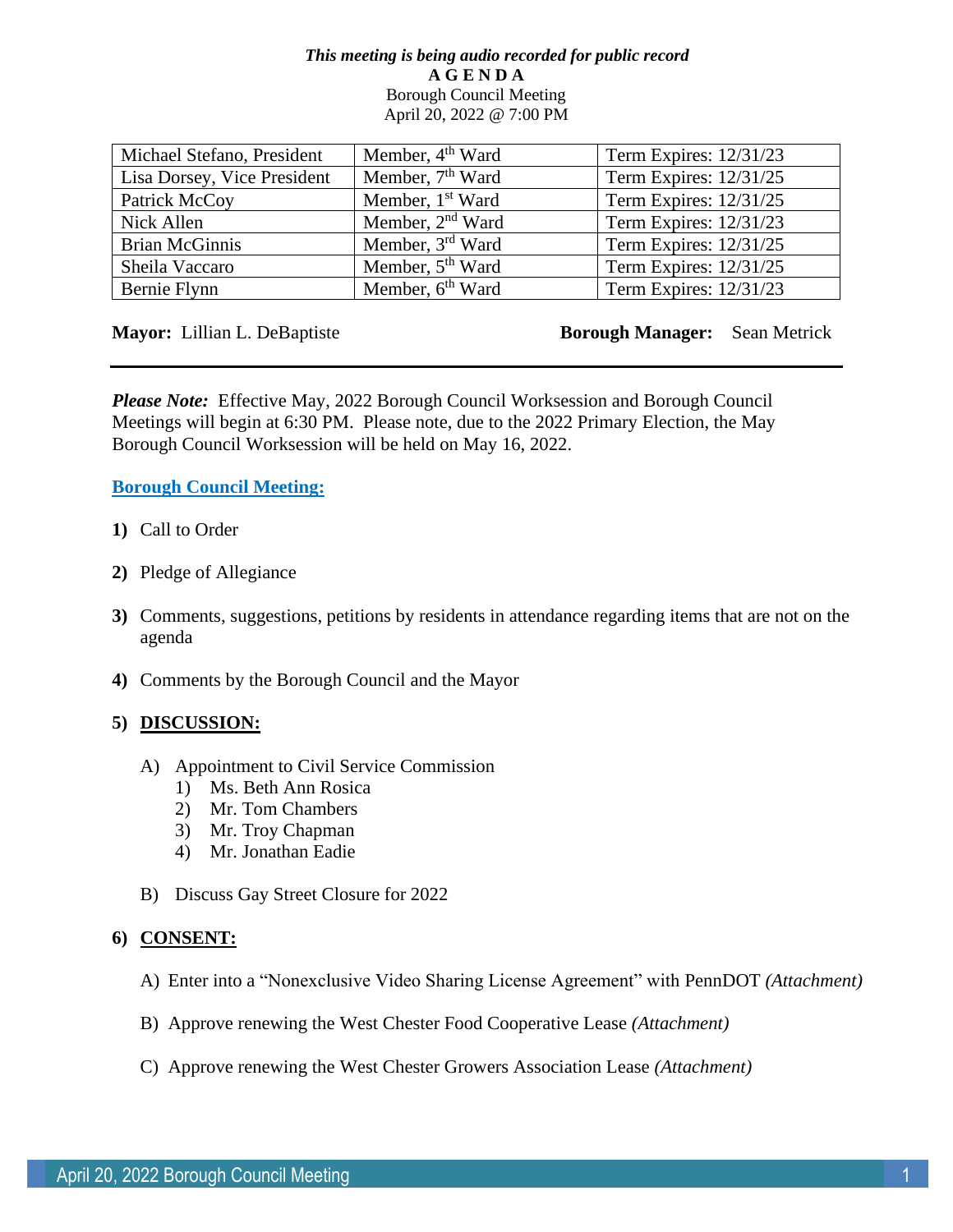- D) Award the 2022 paving bid for to Glasgow, Inc. *(Attachment)*
- E) Award the bid for Downingtown Pike Pedestrian Crossing Improvements to Albert G. Cippolini & Sons *(Attachment)*
- F) Approve ECOvanta Electronic Waste Recycling Contract Renewal *(Attachment)*
- G) Approve sale of seven vehicles on Municibid
- H) Authorize the Solicitor to prepare an amendment to Chapter 104 to install a handicap parking spot in front of 402 West Union St., southside; and hold a public hearing on May 18, 2022 at 6:30 P.M. *(Attachment)*
- I) Approve a 50% reduction of Borough fees for the 2022 West Chester Chamber of Commerce Christmas Parade
- J) Approve a \$20.00 special event parking fee in the Borough parking garages and parking lots for the West Chester Chamber of Commerce Christmas Parade
- K) Approve the Porchfest Special Event Application, 5/21/2022 *(Attachment)*
- L) Approve the Soley Rich Sneaker Convention Special Event Application, 5/7/2022 *(Attachment)*
- M) Authorize the Solicitor to prepare a Responsible Contractors Ordinance; and, hold a Public Hearing on May 16, 2022 at 6:30 P.M. *(Attachment)*
- N) Approve ARPA funding for Parks and Recreation state of good repair *(Attachment)*
- O) Approve the PAC endorsement for Friends Association for Care and Protection of Children proposed mural at 113 W. Chestnut St. *(Attachment)*
- P) Approve a Resolution for Non-Disclosure of Building Permit Materials & Drawings *(Attachment)*
- Q) Approve amending the Professional Consultant Reimbursement Agreement for Subdivision and Land Development *(Attachment)*
- R) Approve granting a waiver for Evan's Court Subdivision corner of N. Franklin & E. Chestnut Sts. /Deed of Correction *(Attachment)*
- S) Approve March 2022 HARB Certificates of Appropriateness *(Attachments)*
- a. 2021-06: 138 E. Market St.-Market Street Realty Proposed work: sign. *Recommendation*: Approved with the following changes: The Board recommends a Certification of Appropriateness for Application 2022-06 with the following alterations: the bracket be located above the pent roof and above mailbox.
- b. 2022-07: 122 S. High St.-High Street Suites- Proposed work: awning & sign. *Recommendation*: Approved with the following changes: The Board recommends a Certificate of Appropriateness for Application 2022-07 with the following alterations: that the fabric to be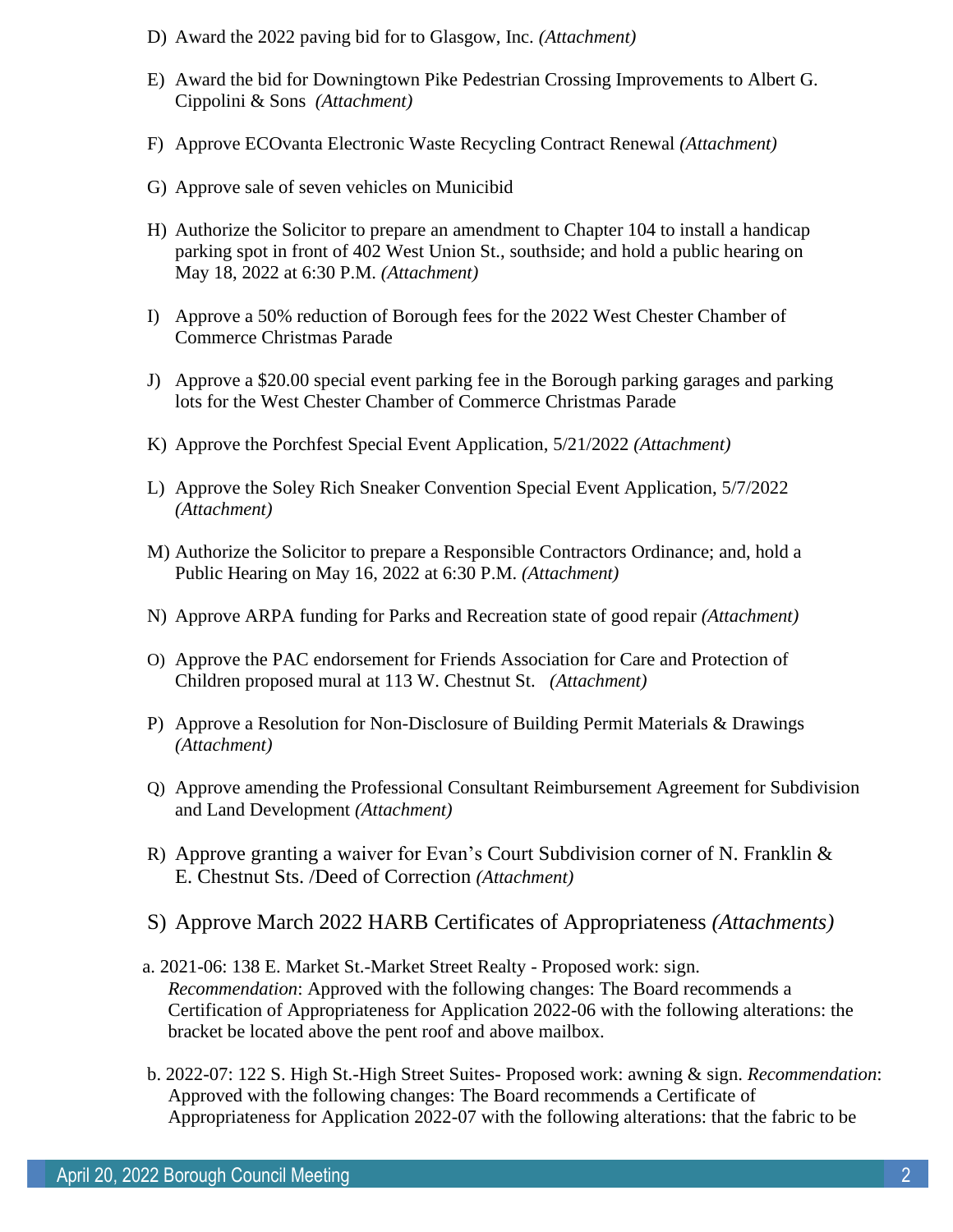used to replace the awning be umbrella fabric-and that where the sign is removed from the panels on the upper window, the wall be repaired appropriately.

- c. 2022-08: 24 W. Market St.-Law Office of Amparito Arriaga Proposed work: sign. *Recommendation*: Approved with the following changes: The Board recommends a Certificate of Appropriateness for Application 2022-08 with the following alterations: that the new sign be hung from the existing bracket, that the background of the sign be an off-white and that the phone number digits be organized in a more traditional way.
- d. 2022-09: 336 W. Union St-Dr. Karl Zimmerman Proposed work: Renovations to Carriage House. *Recommendation:* Approved with the following changes: The Board recommends a certificate of appropriateness for application 2022-09 as submitted with the following recommendations; that the fluted garage door details be simplified, that the proposed hood over the garage door be extended across the façade of the building to replicate the original hood, that the proposed bracketed porch roof over the adjacent man door be used on the side façade on the man door closer to the alley, that the shutters be eliminated from the building accept for the two on the main façade second floor and that those shutter be board-and-baton, and that the windows in those two cased openings have a new lite arrangement - from 6- lite shown on the drawings to an 8-lite configuration.
- e. 2022-10: 123 N. High St.-Mayday Coffee & Shop **-** Proposed work: Façade, sign, awning. *Recommendation:* Approved with the following changes: The Board recommends a Certificate of Appropriateness for Application 2022-10 with the following exceptions: the building mounted sign on the front façade and the removal of the window replacements – but to include the sign removals, repainting of sign letterings and removal of the existing awnings.
- T) Approve the March  $15<sup>th</sup>$  and  $16<sup>th</sup>$  2022 Borough Council Meeting Minutes

# **7) Other Business**

Adjournment